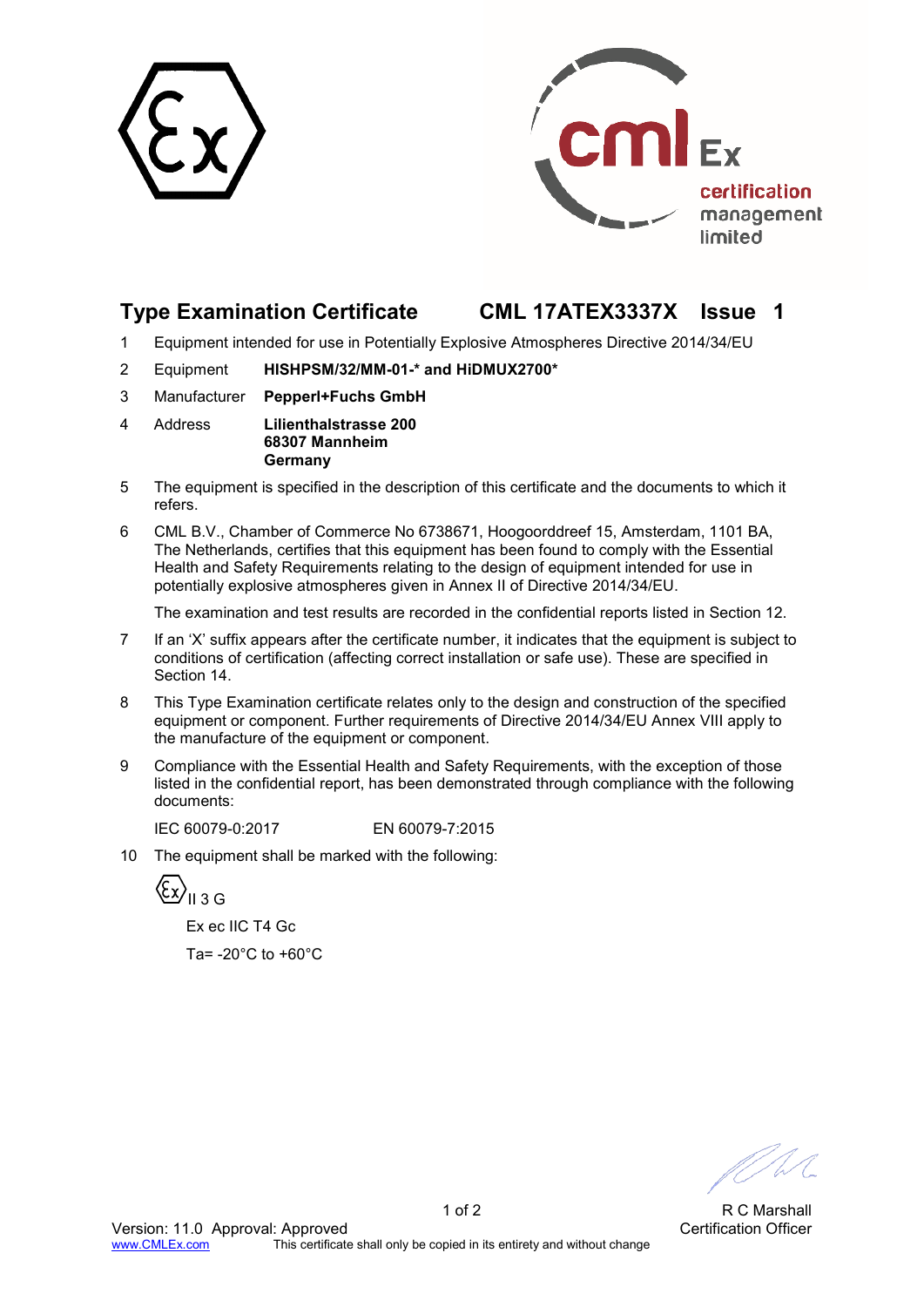



## **11 Description**

The HISPSM/32/MM-01-\* (MM-01-\*) is a 32-channel HART termination system. The MM-01-\* has a series of screw-style terminals for connection to up to 32 Channels of 3-conductor circuits.

The MM-01-\* has a slot for the mounting of the 32-Channel HART Multiplexer Master Type HiD Mux2700\*. The HiD Mux2700\* is powered by 24 Vdc nominal from the MM-01\* and converts up to 32 channels onto a RS-485 serial communications bus for interface to various control, monitoring and signal conditioning devices. The HiD Mux2700\* is mounted vertically on the MM-01\*, between the two rows of terminals and is fitted with latches on each end to secure the Mux2700\* in place.

The MM-01-\* is DIN-rail-mounted and intended to be installed in a user-supplied enclosure when used in Zone 2 locations.

### **12 Certificate history and evaluation reports**

| Issue | Date                     | <b>Associated report</b> | <b>Notes</b>                      |  |
|-------|--------------------------|--------------------------|-----------------------------------|--|
|       | 13 Feb 2018 R21024A/00   |                          | Issue of Prime Certificate        |  |
|       | 07 Mar 2019   R12226A/00 |                          | Transfer of Certificate to CML BV |  |

Note: Drawings that describe the equipment or component are listed in the Annex.

#### **13 Conditions of Manufacture**

The following conditions are required of the manufacturing process for compliance with the certification.

i. Where the product incorporates certified parts or safety critical components the manufacturer shall ensure that any changes to those parts or components do not affect the compliance of the certified product that is the subject of this certificate.

#### **14 Special Conditions for Safe Use (Conditions of Certification)**

The following conditions apply to the HISHPSM/32/MM-01\*:

- i. The device shall be installed in an enclosure that maintains an ingress protection rating of at least IP54 and meets the enclosure requirements of IEC 60079-0.
- ii. Non-intrinsically-safe circuits are to be connected or disconnected only when the area is known to be non-hazardous or when not energized.
- iii. Fuses to be removed or replaced only when de-energized.

The following conditions apply to the HiDMUX2700\*:

- i. The device shall be installed in an enclosure that maintains an ingress protection rating of at least IP54 and meets the enclosure requirements of IEC 60079-0.
- ii. Switches to be changed only when area is known to be non-hazardous.
- iii. Non-intrinsically-safe circuits are to be connected or disconnected only when the area is known to be non-hazardous or when not energized.